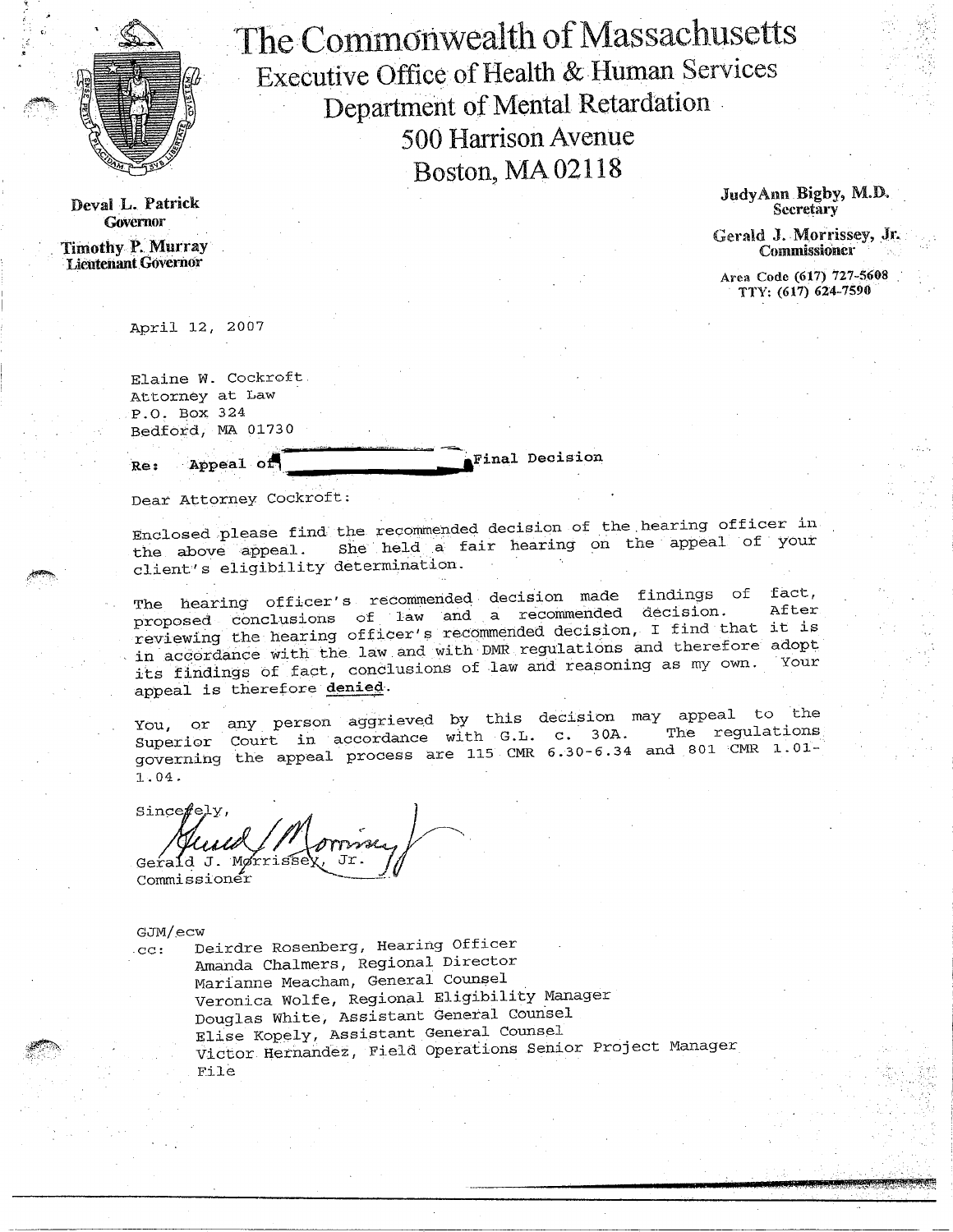# COMMONWEALTH OF MASSACHUSETTS DEPARTMENT OF MENTAL RETARDATION

In Re: Appeal of  $\blacksquare$ 

This decision is issued pursuant to the regulations of the Department of Mental Retardation (DMR) (115CMR  $6.30 - 6.34$ ) and M.G.L. c. 30A. A fair hearing was held on December 14, 2006 at the Department of Mental Retardation's Hogan Regional Center in Hathorne, Massachusetts. Those present were:



Appellant's father Appellant's mother Elaine Cockcroft Appellant's counsel Douglas White DMR Assistant General Counsel Elise Kopley DMR Assistant General Counsel, observing Patricia White DMR Eligibility Psychologist

The evidence consists of the:following exhibits and approximately one and one half hours of oral testimony.

1. Determination Letter dated 3/30/06

2. Eligibility Report dated 3/22/06

3. Franciscan Children's Hospital Neuropsychology Assessment dated 8/30-31/95

4. Psychological Evaluation dated 3/27/96

5. Neuropsychology Service Evaluation dated 10/20/97

6. Cognitive and Psychological Evaluation dated 3/06

ISSUE

Whether the Appellant meets the eligibility for DMR services by reason of mental retardation as defined in 115 CMR 6.03(1).

#### **BACKGROUND**

**ja** 19 year old man who lives with his parents and younger brother in Reading, Massachusetts. He has received Special Education services since he began his schooling. He attended public school in Lynn, Massachusetts for five years, followed by one year in Marblehead, then three years at the LABBB program at Belmont and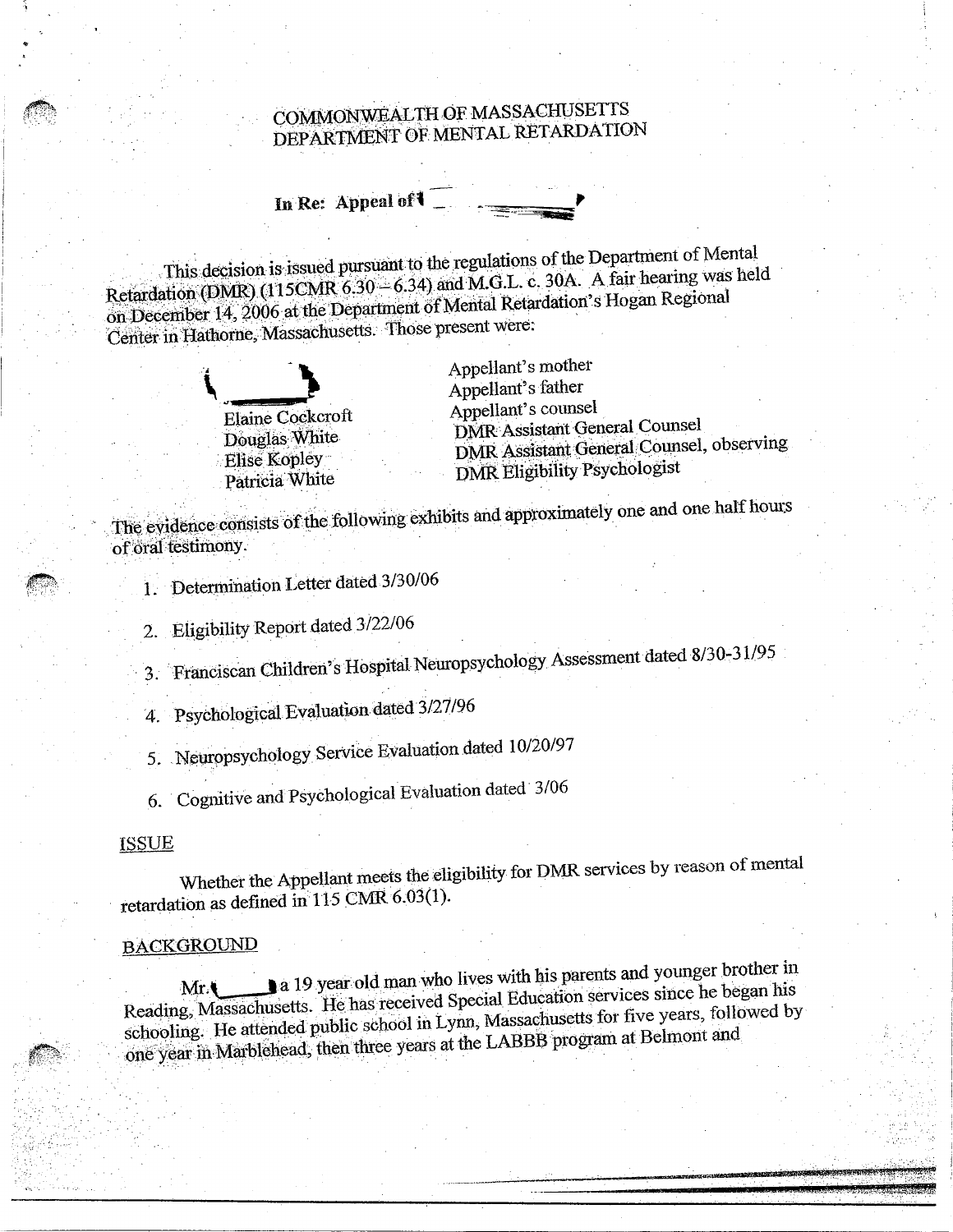Lexington, Massachusetts. During his adolescence he apparently developed severe behavioral problems. As a result, he was placed in a residential program at the Devereaux School, which is located in. Rutland, Massachusetts. He remained there for two years. Currently, he attends the Colborne School in New Marlborough, Massachusetts.

The Appellantwas diagnosed as having Attention Deficit Hyperactivity Disorder when he was four and one half years old and has taken Ritalin for that condition since then. Hehas had a long history of numerous physical problems, including poor motor planning, gross/fine motor impairments, and various kidney or urinary and bowel difficulties. He was born with microcephaly.

By letter dated March 30, 2006, the Appellant's application for MIR. supports was denied on the grounds that he did not meet the Department's definition of mental retardation, as set forth at 115 CMR 2.01. He appealed that decision and a fair hearing was held on December 14, 2006.

## SUMMARY OF THE EVIDENCE

The first evaluation of the Appellant in the record was a Neuropsychology Assessment Report conducted by the Franciscan Children's Hospital in Boston, Massachusetts (Exhibit #3). The date of the evaluation was August 30 and 31 1995. Mr. Lentz was seven years, nine months old at the time The test administered, among others, was the Stanford-Binet Scale ( $4<sup>th</sup>$  Edition). He received the following scores:

> Verbal Reasoning 78 Abstract/Visual Reasoning 85 Short-Term Memory 71 Test Composite 74

Abstract/Visual Reasoning<br>
Short-Term Memory<br>
Test Composite<br>
Dr. Emma Kraidman, who conducted the evaluation, wrote in her report that ".<br>
cooperation was so fragile that it was difficult to discriminate between genuine d cooperation was so fragile that it was difficult to discriminate between genuine deficit and inattentiveness" (Exhibit #3, p. 6). Significant impulsivity and distractibility were noted.

Twas next assessed on March 27, 1996, when he was eight years old. The testing was conducted as part of his Chapter 766 Annual Review by Lionel S. Lyon, Licensed Psychologist (Exhibit #4). The Appellant was a student in a regular second grade classroom at the time of the evaluation. The test administered was the Wechsler Intelligence Scale for Children--Third Edition (WISC-III). His scores were as follows:

Verbal IQ 79

- 2 -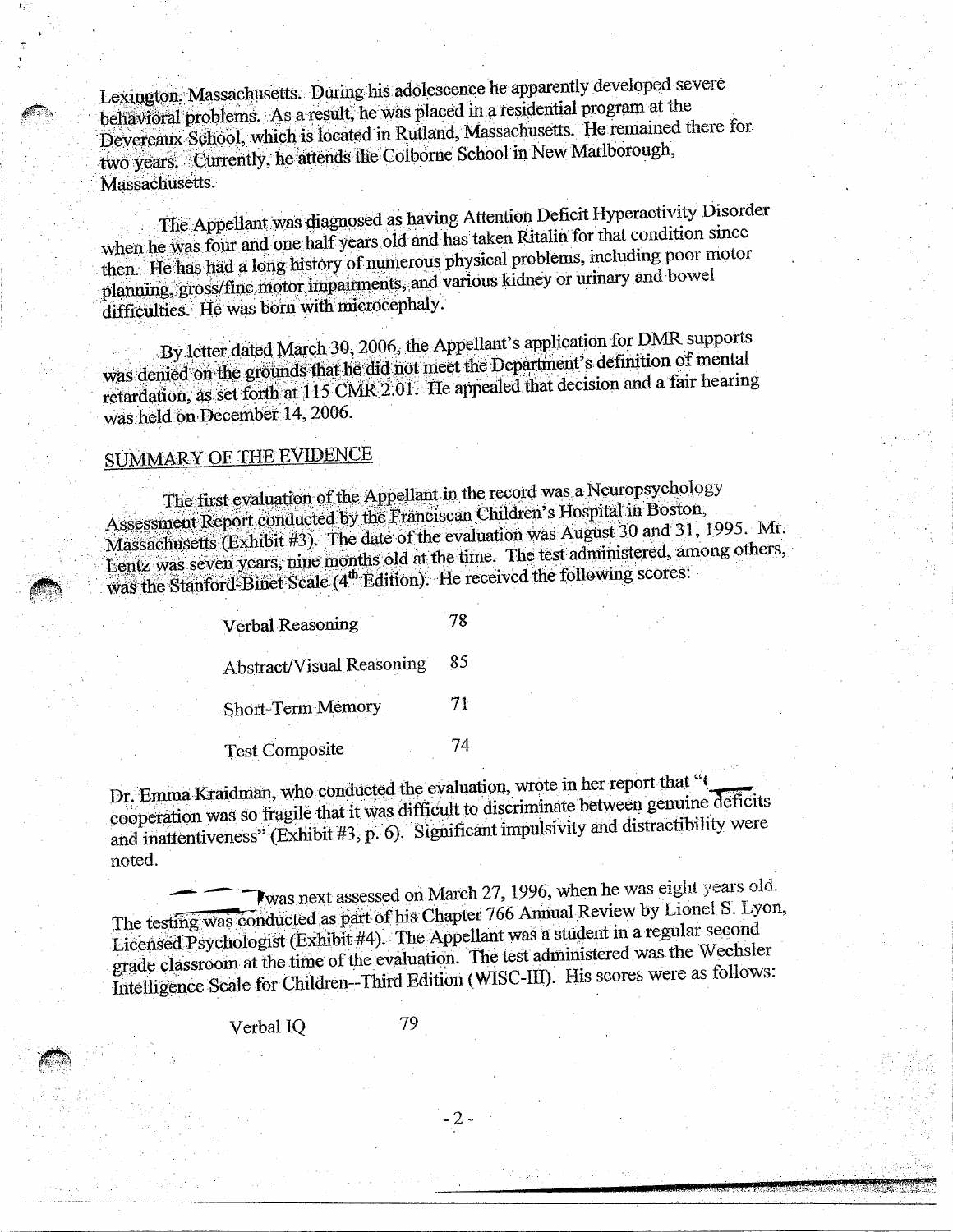Performance IQ 87

#### Full Scale IQ 81

Mr. Lyon was very positive about the Appellant's abilities and potential, noting that his performance on the visual memory sub-test (Coding) was greatly improved from the previons testing. According to Mr, Lyon; "a good.Score in this sub-test is often correlated with a child's ability to more adequately master reading, writing and arithmetic inctions" (Exhibit #4. p. 5). He also stated that  $\bullet$  performed poorly on the functions" (Exhibit #4, p. 5). He also stated that performed poorly on the Picture Arrangement sub-test because he could not complete the task in the time allotted. In fact, he was able to put the puzzle together correctly. Mr. Lyon said that "( just needed more time to look at what was in front of him, understand how the discrete pieces related to the whole, and then, once he understood the nature or the task, quickly put the things together"(Exhibit #4, p. 4). This clinician anticipated that at some future point the Appellant would do much better on the Picture Arrangement sub-test, thus significantly improving his scores. However, he reported that he continued to have profound problems with eye-hand motor coordination.

In 1997, the Appellant was evaluated by the Neuropsychology Service of Beverly, Massachusetts (Exhibit #5). He was nine years and eleven months old at the time of this assessment. He received the. following scores on the Wechsler Intelligence Scale for Children—Third Edition:

| Verbal IQ      | 65 |
|----------------|----|
| Performance IQ | 78 |
| Full Scale IQ  | 69 |

As can be seen, his scores were significantly lower than what he achieved on the 1996 WISC-IIL The clinicians who conducted the 1997 evaluation did not address the decline in scores, but stated that the "amount of variability within and between both Verbal and As can be seen<br>WISC-III. The scores, but<br>Performance ount of Performance subtests reflects possible higher potential..." (Exhibit #5, p. 6). They also observed that his slow procesSing speed resulted in lower scores on Coding and Picture Arrangement, where he understood the tasks, but completed them more slowly than he should have. As other evaluators mentioned, these clinicians believed that the Appellant's performance was enhanced when he was medicated.

The final cognitive assessment in the record took place in March, 2006, as part of a three year reevaluation carried out in accordance with Massachusetts Special Education laws (Exhibit #6). The Appellant was eighteen years old at the time of the evaluation, which was conducted by Carolyn Ferguson; a Certified School Psychologist with the Reading Public Schools. The test adininistered was the Wechsler Adult Intelligence Scale--Third Edition (WAIS-III). Mr. Lentz's scores were as follows:

Verbal IQ 77

. -3-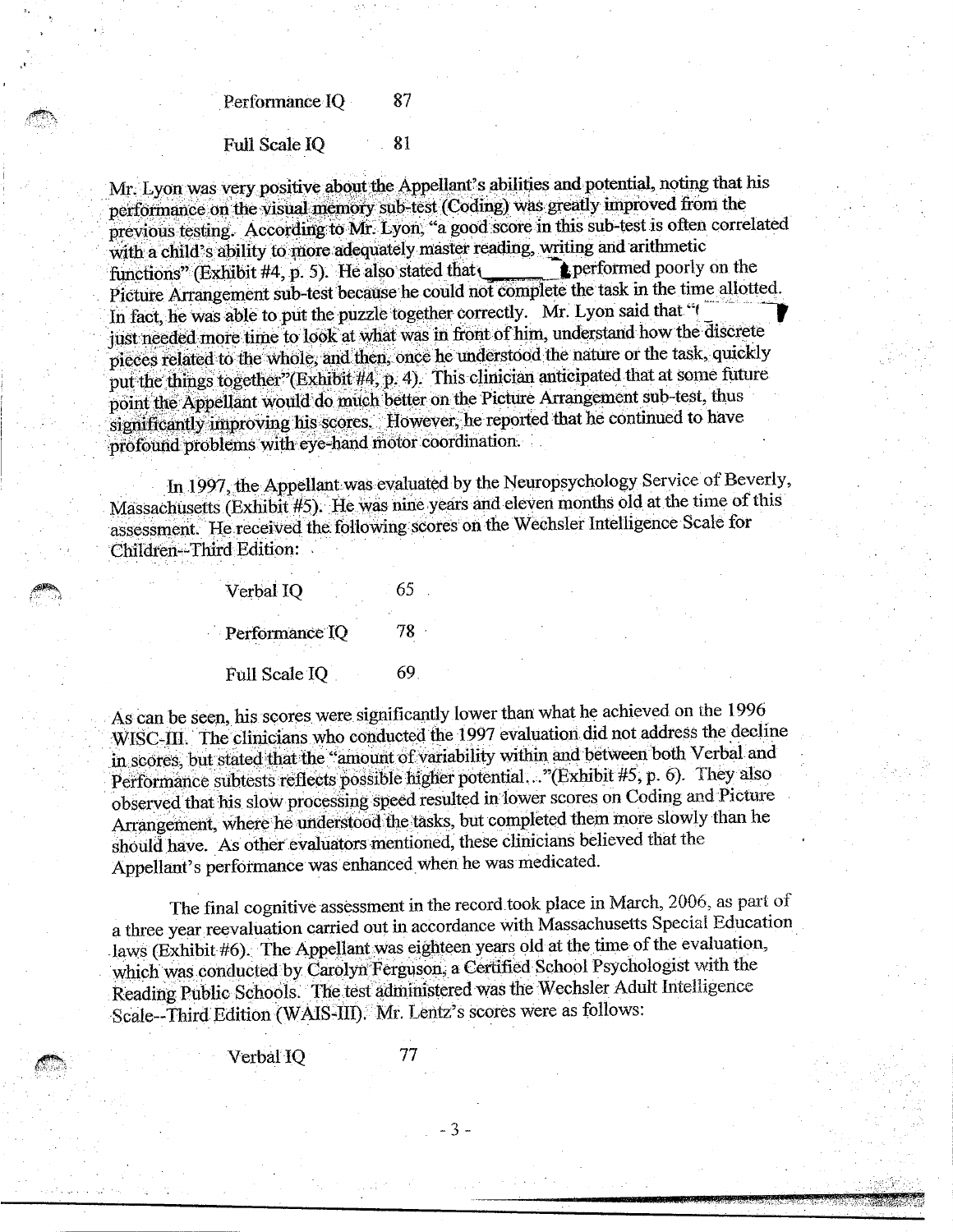Performance IQ 72

Full Scale IQ 72

Ms. Ferguson. stated that the Appellant "displayed a positive attitude and was a pleasure to work with" (Exhibit #6), as had all the previous clinicians who had worked with him. She concluded that the results were valid and reliable indicators of his current cognitive abilities.

Dr. Patricia Shook, regional psychologist for the Department's Region 3, determined that Mr. **Sameligible for DMR** supports because he did not meet DMR'S, definition of significantly Sub-average intellectual functioning, defined as "an 1Q score of approximately 70 to 75 or below."<sup>1</sup> The cognitive evaluations which were the basis of her written decision (Exhibit #2) were the WISC-III of 1997 (Exhibit #4), and his most recent evaluation in 2006 (Exhibit #6), utilizing the WAIS-III. Regarding his WISC-III scores, which yielded a full-scale IQ of 69, she wrote that in the summary section of that report it was noted that his results are indicative of a child with ADHD and related language impairments. At the hearing, Dr.. Shook testified that although the 1995 assessment C-III :<br>on of<br>ed lan<br>bility (Exhibit #3) was the least reliable in the record (and not used in reaching her . eligibility determination), his scores were most likely an underestimate of the his abilities due to his poor ability to cooperate. In regard to his scores on the WAIS-III (Exhibit #6), she stated that the scores he achieved were not consistent with those of someone who was mentally retarded. Her determination letter also referenced the Appellant's scores on two administrations of the Adaptive Behavior Assessment System, Second Edition (ABAS-II). Since neither of these tests was in the record before me, 'I did not consider them in reaching my decision.

There was testimony that Mr. **Illustration** behavior at home was out of control, and that he was a danger to himself and other family members.<sup>2</sup> While his reported behavioral problems are very disturbing, I did not consider them in reaching my decision to uphold the Department's determination that the Appellant's IQ did not meet its definition of significantly sub-average intelleetual finictioning. The first prong of that test is based solely on an applicant's IQ scores. Other factors do not enter into an eligibility decision unless an applicant's IQ is in the range set forth above.

While it is true that in 1997 and 2006 his full scale IQ scores were 69 and 72, respectively, I agree that these were likely not an indication of his true potential because both his distractibility and slow processing speed depressed his scores. In addition, I gave great weight to'the 1996 assessment of Dr. Lionel Lyon (Exhibit #4), which was

<sup>&</sup>lt;sup>1</sup>Effective June 2, 2006, DMR changed its definition of mental retardation to "significant sub-average intellectual function" as defined by "intelligence indicated by a score of 70 or below..." See 115 CMR 2.00. The Appellant filed his appeal before the new definition was adopted.

This is in contrast to how he was described by all the clinicians who assessed the Appellant. At least in flie festing environment, he was found to be personable and a pleasure to work with, although at the 2006 evaluation; $\frac{1}{4}$  escribed himself as struggling with his temper (Exhibit #6).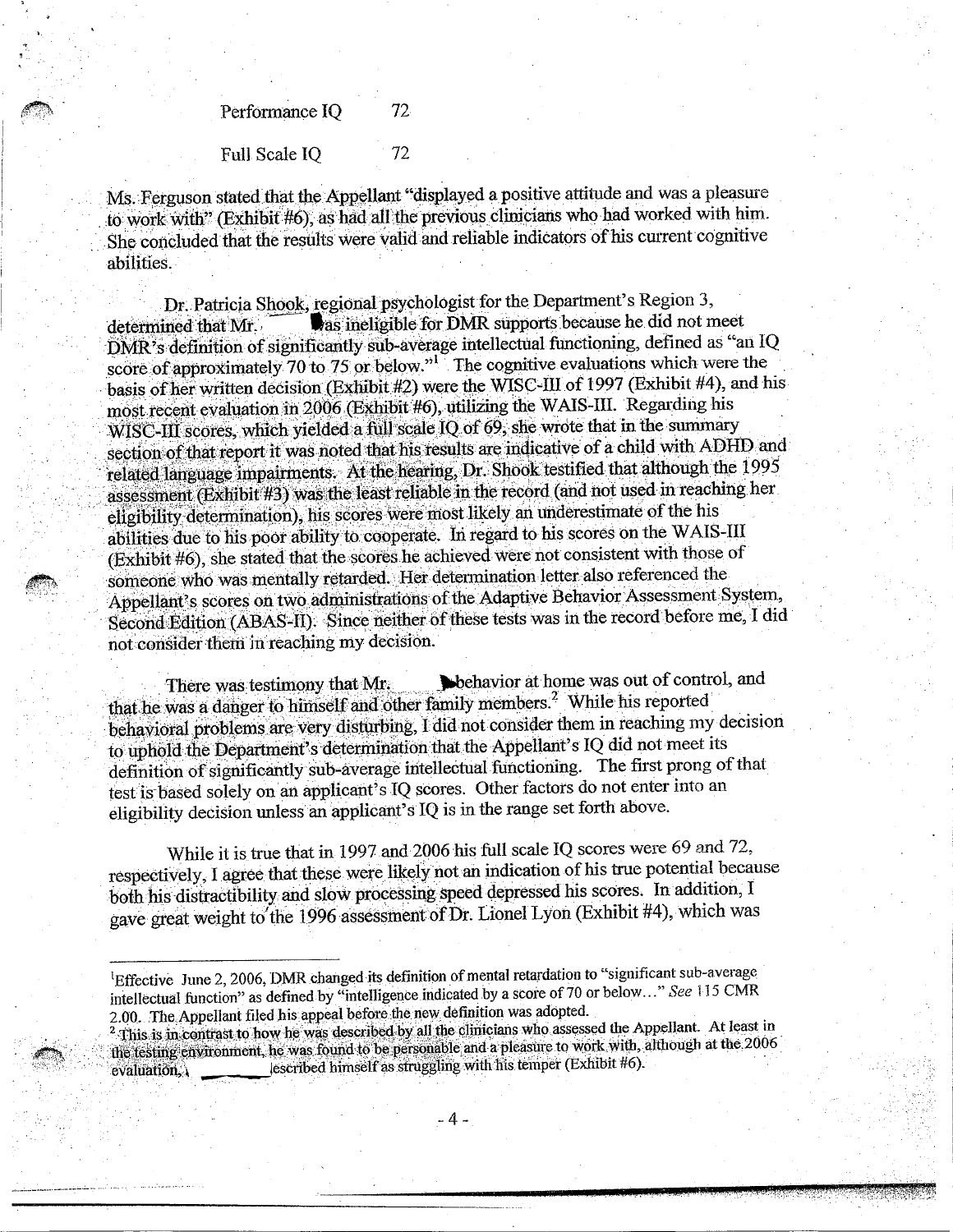especially thoughtful and detailed. In describing the Appellant's approach to tasks on the Performance scale, he stated that "clearly he is using some wonderful intellectual work in order to see things well before he...asks his hands to do the work" (Exhibit #4, p. 4). He also reported that second grade teacher (in a regular, non-special education classroom) found him to have "some of the bestideas" m her class (Exhibit 4, p. 2). Dr. Lyon summed up his performance as being "just within the low average range of functioning, with some better potential noted in the non-language areas" (Exhibit #4, p. 3). The Appellant's severe fine motor deficits and attention deficit problems, this clinician believed, negatively affected the Appellant's IO scores. For these reasons, I agree with the Department that the Appellant is not "mentally retarded" as that term is defined in the regulations in effect at the time DMR made its decision.

### FINDINGS AND CONCLUSIONS

After a careful review of all of the evidence, and despite Mr. continuing support, I find that he has failed to show by a preponderance of the evidence that he meets the DMR eligibility criteria. My specific reasons are as follows:

In order :to be eligible. for DMR supports, an individual who is 18 years of age or older must meet the three criteria set forth at 115 CMR 6.03:

a). he must be domiciled in the Commonwealth,

b) he must be a person with Mental Retardation as defined in 115 CMR 2.01, and

c) he must be in need of specialized supports in three or more of the following seven adaptive skill areas: communication, self-care, home living, community use, health and safety , functional academics, and work.

There is no dispute that the Appellant meets the first criterion and I specifically find that he meets that criterion. However, I find that he is not mentally retarded as that term is defined at 115 CMR 2.01.

By statute, M.G.L. c. 123B, section 1, a mentally retarded person "is a person who, as a result of inadequately developed or impaired intelligence, as determined by clinical authorities as described in the regulations of the department, is substantially limited in his ability to learn or adapt, as judged by established standards available for the evaluation of a person's ability to function in the community."

Consistent with its statutory mandate, DMR has adopted the American Association on Mental Retardation (AAMR) standards as the clinical authority to which it refers in determining whether an individual has "inadequately developed or impaired intelligence." The AAMR standards establish a three-prong test: (a) the individual must have significantly sub average intellectual functioning defined as an IQ score of approximately 70 to 75 or below, based on assessments that include one or more individually administered general intelligence tests, (b) related limitations in two or more

 $-5-$